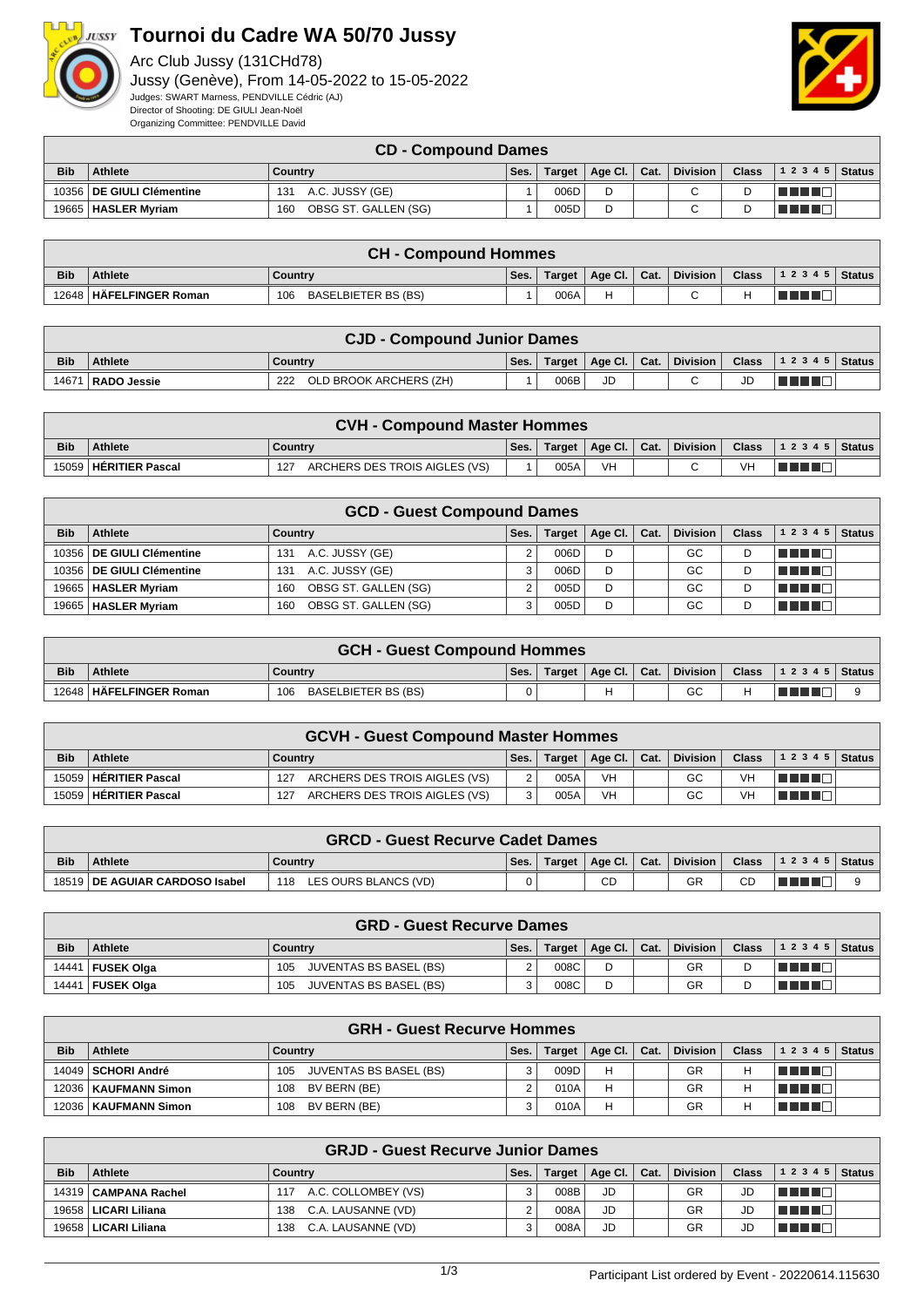

## **Tournoi du Cadre WA 50/70 Jussy**

Arc Club Jussy (131CHd78) Jussy (Genève), From 14-05-2022 to 15-05-2022 Judges: SWART Marness, PENDVILLE Cédric (AJ) Director of Shooting: DE GIULI Jean-Noël Organizing Committee: PENDVILLE David



|            |                                | <b>GRJH - Guest Recurve Junior Hommes</b> |      |               |         |      |                 |              |             |               |
|------------|--------------------------------|-------------------------------------------|------|---------------|---------|------|-----------------|--------------|-------------|---------------|
| <b>Bib</b> | Athlete                        | Country                                   | Ses. | <b>Target</b> | Age CI. | Cat. | <b>Division</b> | <b>Class</b> | 1 2 3 4 5   | <b>Status</b> |
|            | 20375   SCHÄRER GONZALEZ Mateo | BV BERN (BE)<br>108                       |      |               | JH      |      | <b>GR</b>       | JH           | TELTI       | 9             |
|            | 20375   SCHÄRER GONZALEZ Mateo | BV BERN (BE)<br>108                       | ົ    | 009C          | JH      |      | <b>GR</b>       | JH           | un din Ek   |               |
|            | 20375   SCHÄRER GONZALEZ Mateo | BV BERN (BE)<br>108                       | 3    | 009C          | JH      |      | <b>GR</b>       | JH           | TITITI      |               |
| 14701      | <b>CHABIN Keziah</b>           | C.A. LAUSANNE (VD)<br>138                 | ີ    | 009A          | JH      |      | <b>GR</b>       | JH           | TI TITLE    |               |
|            | 14701   CHABIN Keziah          | C.A. LAUSANNE (VD)<br>138                 | 3    | 009A          | JH      |      | <b>GR</b>       | JH           | a di Biblio |               |
|            | 14084   MOECKLI Felix          | C.A. VEVEY-TOUR DE PEILZ (VD)<br>167      | 3    | 010C          | JH      |      | <b>GR</b>       | JH           | T DE L'I    |               |
|            | 22314   SCARBORO Josef James   | <b>BS STALLIKON (ZH)</b><br>210           | 2    | 009B          | JH      |      | <b>GR</b>       | JH           | TELE        |               |
|            | 22314   SCARBORO Josef James   | <b>BS STALLIKON (ZH)</b><br>210           | 3    | 009B          | JH      |      | <b>GR</b>       | JH.          | T DE L'I    |               |

|            | <b>RCD - Recurve Cadet Dames</b>                                                      |                             |   |      |    |  |          |       |                  |  |
|------------|---------------------------------------------------------------------------------------|-----------------------------|---|------|----|--|----------|-------|------------------|--|
| <b>Bib</b> | $\parallel$ Age Cl. $\parallel$ Cat.<br><b>Athlete</b><br>Ses.<br>Target  <br>Country |                             |   |      |    |  | Division | Class | $ 12345 $ Status |  |
|            | 18519 DE AGUIAR CARDOSO Isabel                                                        | LES OURS BLANCS (VD)<br>118 | ົ | 007A | CD |  |          | CD    |                  |  |

|            | <b>RCH - Recurve Cadet Hommes</b> |                             |      |               |           |      |                 |              |           |               |  |
|------------|-----------------------------------|-----------------------------|------|---------------|-----------|------|-----------------|--------------|-----------|---------------|--|
| <b>Bib</b> | Athlete                           | Country                     | Ses. | <b>Target</b> | Age Cl.   | Cat. | <b>Division</b> | <b>Class</b> | 1 2 3 4 5 | <b>Status</b> |  |
|            | 18526   PILET Brian               | LES OURS BLANCS (VD)<br>118 |      | 007C          | <b>CH</b> |      |                 | СH           | TELELL    |               |  |
|            | 18526   PILET Brian               | LES OURS BLANCS (VD)<br>118 |      | 007C          | <b>CH</b> |      |                 | CН           | TE ELE    |               |  |
|            | 15609   MARCHAND Balthazar        | A.C. JUSSY (GE)<br>131      |      | 007A          | <b>CH</b> |      |                 | СH           | a na m    |               |  |
|            | 15112   SCHENKER Maxime           | A.C. JUSSY (GE)<br>131      |      | 007C          | <b>CH</b> |      |                 | CН           | T F F F   |               |  |

|            | <b>RD - Recurve Dames</b> |                                      |      |        |              |  |                 |              |                                |  |
|------------|---------------------------|--------------------------------------|------|--------|--------------|--|-----------------|--------------|--------------------------------|--|
| <b>Bib</b> | <b>Athlete</b>            | Country                              | Ses. | Target | Age Cl. Cat. |  | <b>Division</b> | <b>Class</b> | $\frac{1}{2}$ 1 2 3 4 5 Status |  |
| 14441      | <b>I FUSEK Olga</b>       | <b>JUVENTAS BS BASEL (BS)</b><br>105 |      | 008C   | D            |  |                 |              |                                |  |

|            | <b>RH - Recurve Hommes</b> |                               |      |        |                |  |                 |              |                |  |  |
|------------|----------------------------|-------------------------------|------|--------|----------------|--|-----------------|--------------|----------------|--|--|
| <b>Bib</b> | <b>Athlete</b>             | Countrv                       | Ses. | Target | Age Cl.   Cat. |  | <b>Division</b> | <b>Class</b> | $12345$ Status |  |  |
|            | 14049   SCHORI André       | JUVENTAS BS BASEL (BS)<br>105 |      | 009D   | н              |  |                 | Н            |                |  |  |
|            | 12036   KAUFMANN Simon     | BV BERN (BE)<br>108           |      | 010A   |                |  |                 | Н            |                |  |  |

|            | <b>RJD - Recurve Junior Dames</b> |                            |      |               |         |      |                 |              |                        |  |  |
|------------|-----------------------------------|----------------------------|------|---------------|---------|------|-----------------|--------------|------------------------|--|--|
| <b>Bib</b> | <b>Athlete</b>                    | Country                    | Ses. | <b>Target</b> | Age Cl. | Cat. | <b>Division</b> | <b>Class</b> | $1\ 2\ 3\ 4\ 5$ Status |  |  |
| 19884      | AMATO Laura                       | BV BERN (BE)<br>108        |      | 010C          | JD      |      |                 | JD           | TE E E                 |  |  |
|            | 14319   CAMPANA Rachel            | A.C. COLLOMBEY (VS)<br>117 |      | 008B          | JD      |      |                 | JD           | TE DE L                |  |  |
|            | 13995   JANOSSY Margot            | A.C. JUSSY (GE)<br>131     |      | 010B          | JD      |      |                 | JD           | THE LE                 |  |  |
| 19658 l    | LICARI Liliana                    | C.A. LAUSANNE (VD)<br>138  |      | 008A          | JD      |      |                 | JD           | TETO                   |  |  |

|            | <b>RJE - Recurve Jeunesse</b>                                                                                                          |                        |  |      |           |  |  |    |  |  |
|------------|----------------------------------------------------------------------------------------------------------------------------------------|------------------------|--|------|-----------|--|--|----|--|--|
| <b>Bib</b> | ∣ Division <i>'</i><br>  1 2 3 4 5   Status  <br>Class,<br>$\mid$ Age Cl. $\mid$ Cat.<br>Ses.<br><b>Athlete</b><br>Target  <br>Country |                        |  |      |           |  |  |    |  |  |
|            | 21037   BEAUD Aloïs                                                                                                                    | A.C. JUSSY (GE)<br>131 |  | 004A | <b>JE</b> |  |  | JE |  |  |

|            | <b>RJH - Recurve Junior Hommes</b> |                                      |      |               |         |      |                 |              |           |               |  |
|------------|------------------------------------|--------------------------------------|------|---------------|---------|------|-----------------|--------------|-----------|---------------|--|
| <b>Bib</b> | Athlete                            | Country                              | Ses. | <b>Target</b> | Age CI. | Cat. | <b>Division</b> | <b>Class</b> | 1 2 3 4 5 | <b>Status</b> |  |
|            | 20375 SCHÄRER GONZALEZ Mateo       | BV BERN (BE)<br>108                  |      | 009C          | JH      |      | R               | JН           | T E E E   |               |  |
|            | 13985   CAMESI Daniel              | A.C. JUSSY (GE)<br>131               |      | 008B          | JH      |      | R               | JH           | TELE TE   |               |  |
| 14701      | l∣CHABIN Keziah                    | C.A. LAUSANNE (VD)<br>138            |      | 009A          | JH      |      | R               | JH           | TE DE L   |               |  |
|            | 14084   MOECKLI Felix              | C.A. VEVEY-TOUR DE PEILZ (VD)<br>167 |      | 010C          | JH      |      | R               | JH           | TE E E    |               |  |
|            | 22314   SCARBORO Josef James       | <b>BS STALLIKON (ZH)</b><br>210      |      | 009B          | JH      |      |                 | JН           | TE ELECT  |               |  |

| <b>Competition Participation</b> |                                                |                  |  |  |  |  |  |  |  |
|----------------------------------|------------------------------------------------|------------------|--|--|--|--|--|--|--|
| Individual - Qual. Round         | Individual - Elim. & Final Round               |                  |  |  |  |  |  |  |  |
| Team - Qual. Round               | Team - Elim. & Final Round<br>Mixed Team Final | Yes<br><b>No</b> |  |  |  |  |  |  |  |